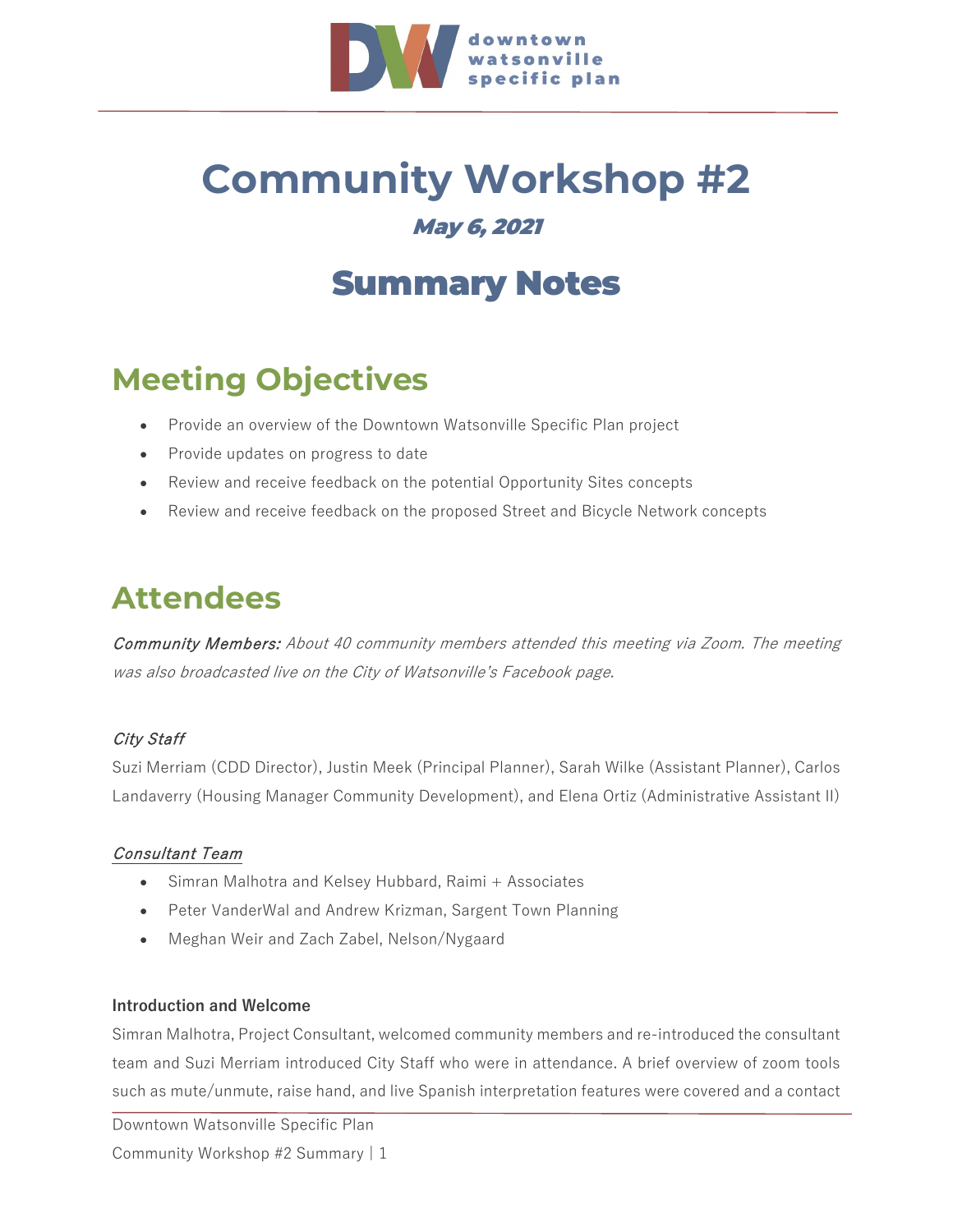

email was provided in case any attendees had technical issues. Simran presented an overview of the agenda for the meeting and then conducted the first of two live raffle drawings; winners received gift cards to local downtown businesses.

Simran followed with an overview of what a specific plan is, the specific plan process, and what the consultant team has done to date.

#### **Final Vision Themes and Guiding Principles**

Simran presented the revised Vision Themes and Guiding Principles which are now final for the project. The Vision Themes and Guiding Principles were updated based on the over 100 public comments that were received from December  $15<sup>th</sup>$ , 2020 – January 10<sup>th</sup>, 2021. The final Vision Themes and Guiding Principles are as follows:

Vision Themes: Vitality, dignity, equity, preservation, safety, and innovation

Guiding Principles (note these are high-level guiding principles – there are further details following each high-level principle which can be viewed in the full Vision Themes and Guiding Principles that are featured at the end of this document)

- Preserve key elements that make Downtown unique
- Establish a varied choice of uses and experiences for our diverse community
- Create housing opportunities for all
- Promote local economic prosperity
- Create a vibrant, safe, and active Downtown
- Foster a healthy, inclusive, and culturally connected community where all members can thrive
- Re-imagine and innovate mobility options and connections
- Incorporate sustainable design elements to improve community health

#### **What Big Ideas We Have Heard So Far**

Following the Vision Themes and Guiding Principles, Simran summarized the Big Ideas the consultant team has heard through community input to date. These big ideas are listed below:

- Retain Downtown's **historic architecture and character**
- Build on and extend **Downtown's walkable scale**
- **Activate Downtown** with new uses, special events and programming, and:
	- o Provide **improvements to the public realm**  streetscape, public art, murals
	- o **Re-imagine Main Street** right-of-way to address goals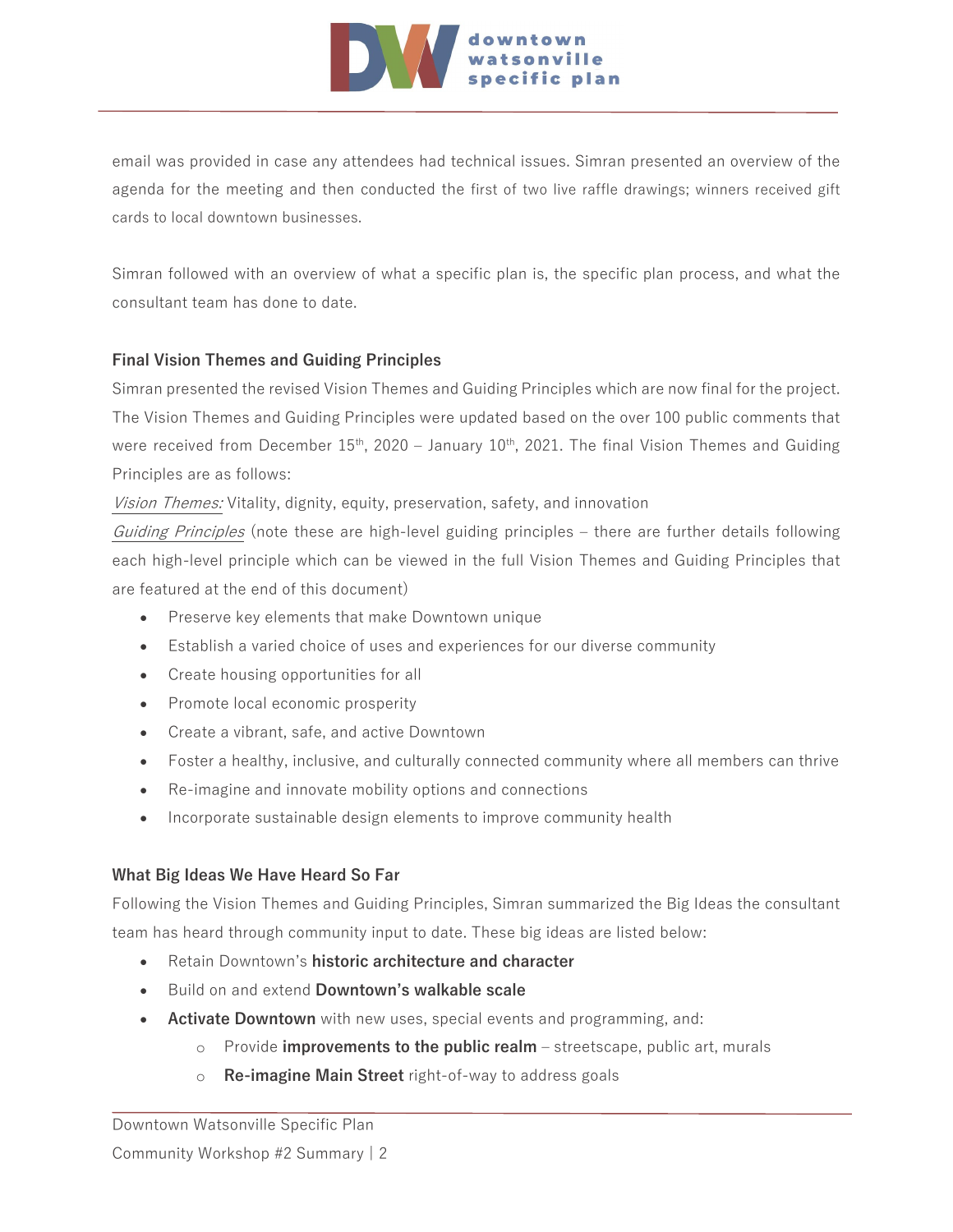

- Provide **more housing choices** and maintain affordability
- Improve **bicycle and pedestrian connectivity and safety**
- Address **traffic speed and congestion concerns**

#### **Downtown Street Framework and Improvements**

Simran then provided an overview of the downtown existing street framework. This included the Main Street corridor, various regional connectors (Lake Avenue, Beach Street, Riverside Drive, Freedom Blvd), cross-town connectors (Union Street/Brennan Street, Rodriguez Street & Walker Street), and local neighborhood-serving streets and how they each relate to the connection and movement of users in the downtown.

Simran explained that a key multi-functioning street in the downtown is Caltrans State Route - 152 which runs along portions of Main Street, Lake Avenue, and Beach Street. Caltrans controls the portions of each street that SR- 152 runs through. Currently, Lake Avenue and Beach Street are part of a one-way couplet – the consultant team is exploring short- and long-term options on how to improve these streets as well as their potential conversion to two-way again. The benefits for the conversion for various users and to the public realm in the downtown was also discussed.

Concluding this section, Peter VanderWal, project consultant highlighted the importance of balancing priorities and tradeoffs that each street intervention and potential improvement brings. When balancing priorities, it is important to remember that streets have various users with various needs. There are pedestrians, vehicles, bicyclists, business owners - all of whom share the same right-of-way but at times have conflicting priorities in terms of the way they would like to utilize the right-of-way.

#### **Downtown Character Areas and Opportunity Sites**

Peter presented a refined downtown framework and character area map. The downtown framework has been divided into character areas - originally there were six-character areas which were presented at the last Advisory Committee meeting. Through refinements there are now eight total character areas. They are listed below, and the new character areas are underlined. A full map of the character areas is featured at the end of this document.

- Historic Downtown Core
- Civic Core
- Gateway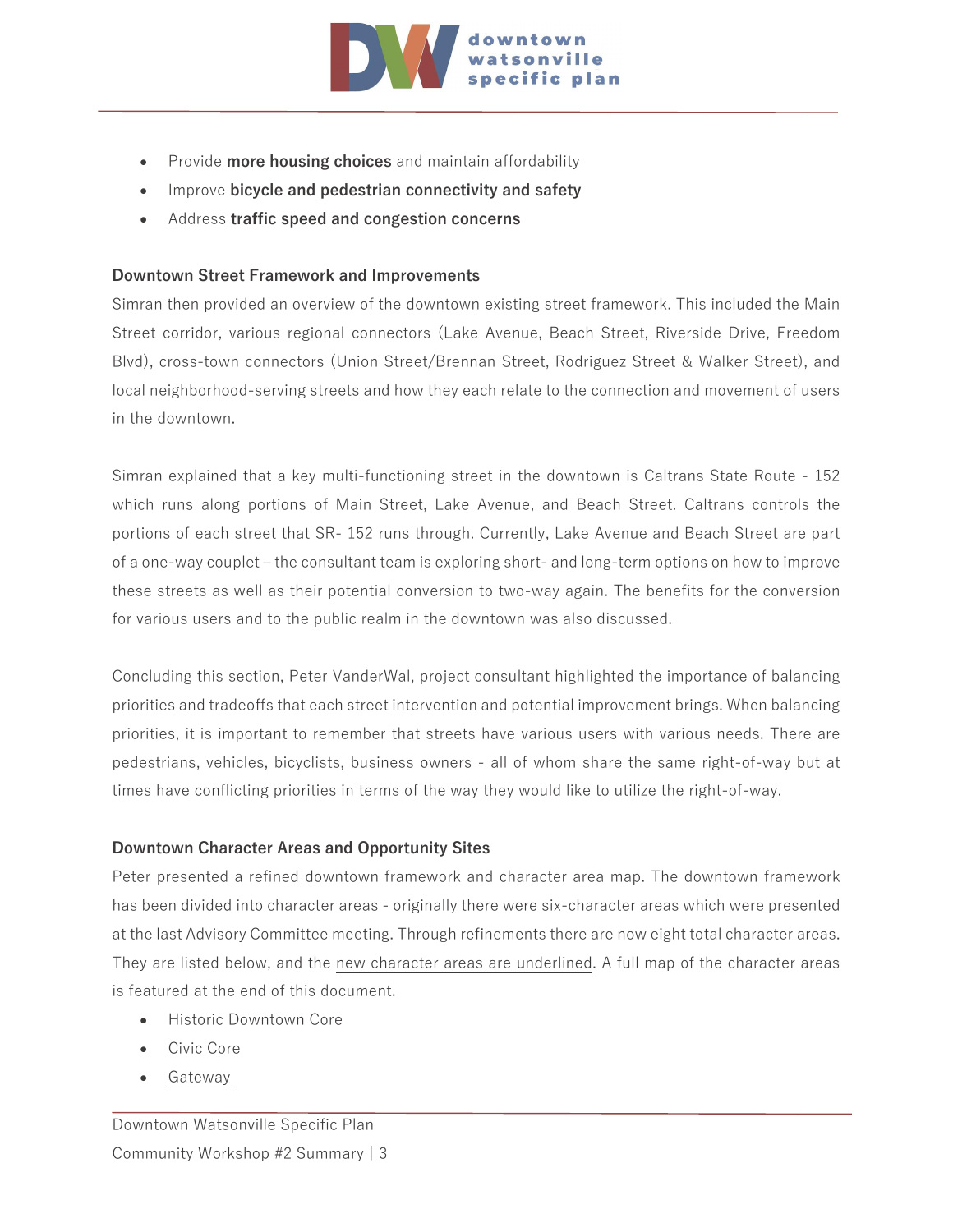

- Commercial Flex
- Residential Flex
- Workspace/Industrial Flex
- East Neighborhood
- West Neighborhood

For each character area the key existing characteristics, placemaking priorities, and proposed land use and character were presented. Additionally, some character areas feature potential opportunity. These opportunity sites have the potential to spark catalytic development and new uses in the downtown. Brief high-level concepts were presented for each of the potential opportunity sites to illustrate the types of development that could occur on these sites. However, since many of these sites are privately owned, these concepts are only a preliminary idea of what could be built on these sites. This detailed information can be accessed in the full meeting presentation which is located on the project website and a link is provided at the end of this document.

#### **Street Improvements**

Megan Weir, transportation consultant, Megan provided a high-level overview of the street level recommendations, including short- and long-term changes to the street. Specific concepts for working within the Caltrans right-of-way (Hwy 152) were also presented.

#### **Bicycle Improvements**

Following the street improvements, Megan presented the existing bicycle facilities and the proposed bicycle network improvements. An overview of the various types of bike facilities was provided and then maps of both existing facilities and proposed bicycle networks were presented to the group. These maps can be found at the end of this document, as well, as in the full meeting presentation.

#### **Questions/Comments**

- Watsonville is a working town with active industrial uses, and these uses should be preserved.
- Highlight connection to the beach with better signage and wayfinding
- Build on agricultural heritage.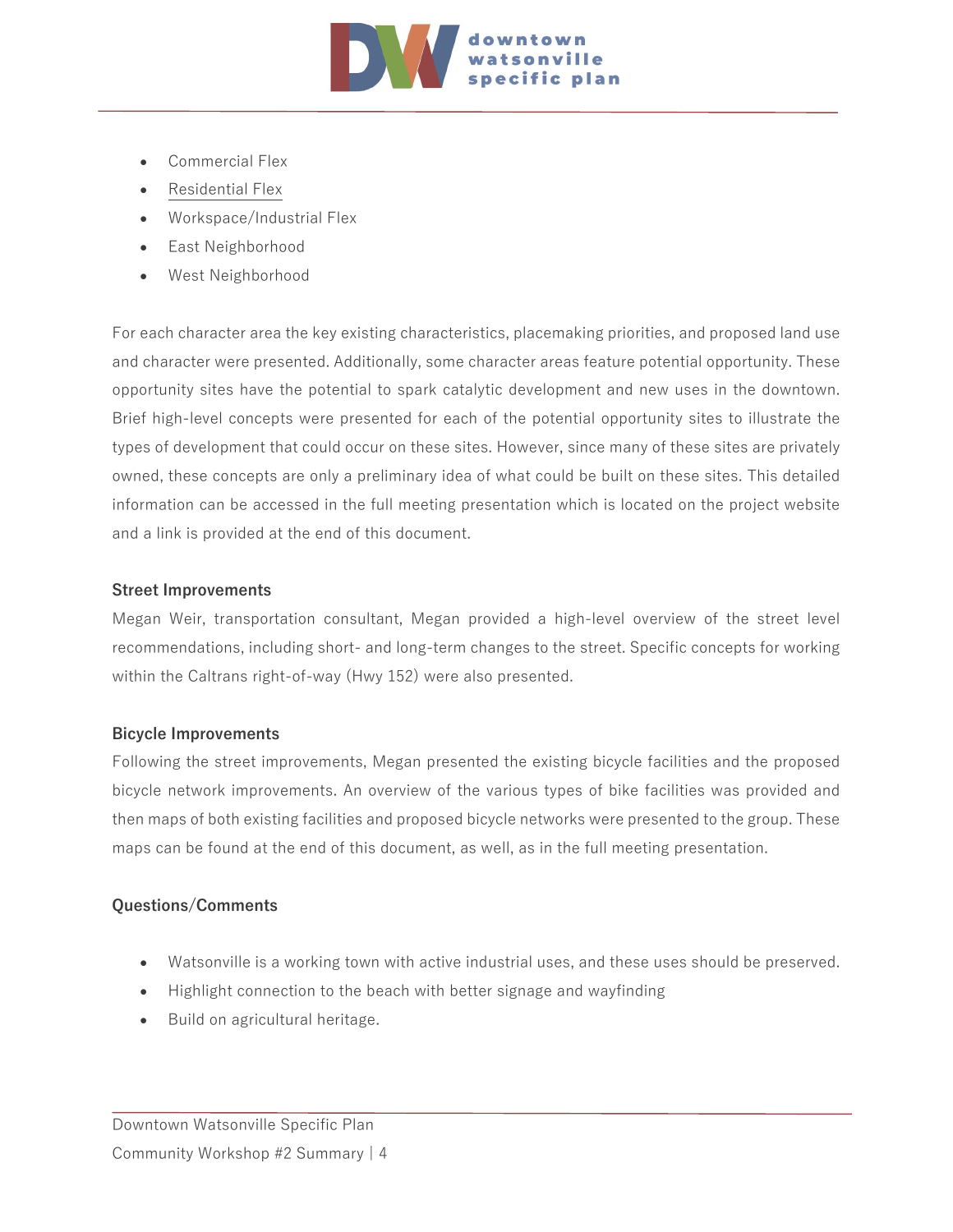

#### **Breakout Room Discussion and Report Back**

Meeting attendees were then assigned into one of three breakout rooms where groups were instructed to dive into each character area and discuss the following in detail -

- Placemaking priorities:
	- o Are these the right vision and priorities?
	- o Are we missing anything?
- Opportunity sites
	- o Do the concepts shown meet your vision for the Character Area?
	- o Are there any opportunities we have missed?
- Street and Bicycle Network
	- o Does the proposed street and bicycle network balance the desired priorities?
	- o Are there other opportunities we should explore?

Each group had one facilitator and one notetaker from the project team and all attendees were enabled to use the Zoom annotate tool to write comments and draw directly on the maps provided.

Following the breakout rooms, the group reconvened together and reported back on their conversation. Breakout room discussions are summarized in a high-level below:

#### Group 1: (Justin & Peter)

- Discussed the road network, esp. along Walker Street possible connections and rail line enhancements.
- Walker Street has no sidewalks and is especially not accessible to those who are mobility impaired.
- Liked the bicycle network.
- Concern about how Hwy 152 runs into Downtown.
- How do we enhance walkability in Downtown?

#### Group 2: (Suzi & Kelsey)

- Like the idea of more amenities for High School students to walk to, with more outdoor dining and seating. Also like the idea of a parking structure behind Plaza Vigil.
- General agreement about not changing the flavor and character of Watsonville. Instead elevate what Watsonville is.
- Provide more green spaces, urban farming, green roofs, recreational spaces, bringing in elements of the Climate Action Plan.
- Build on Downtown's strengths.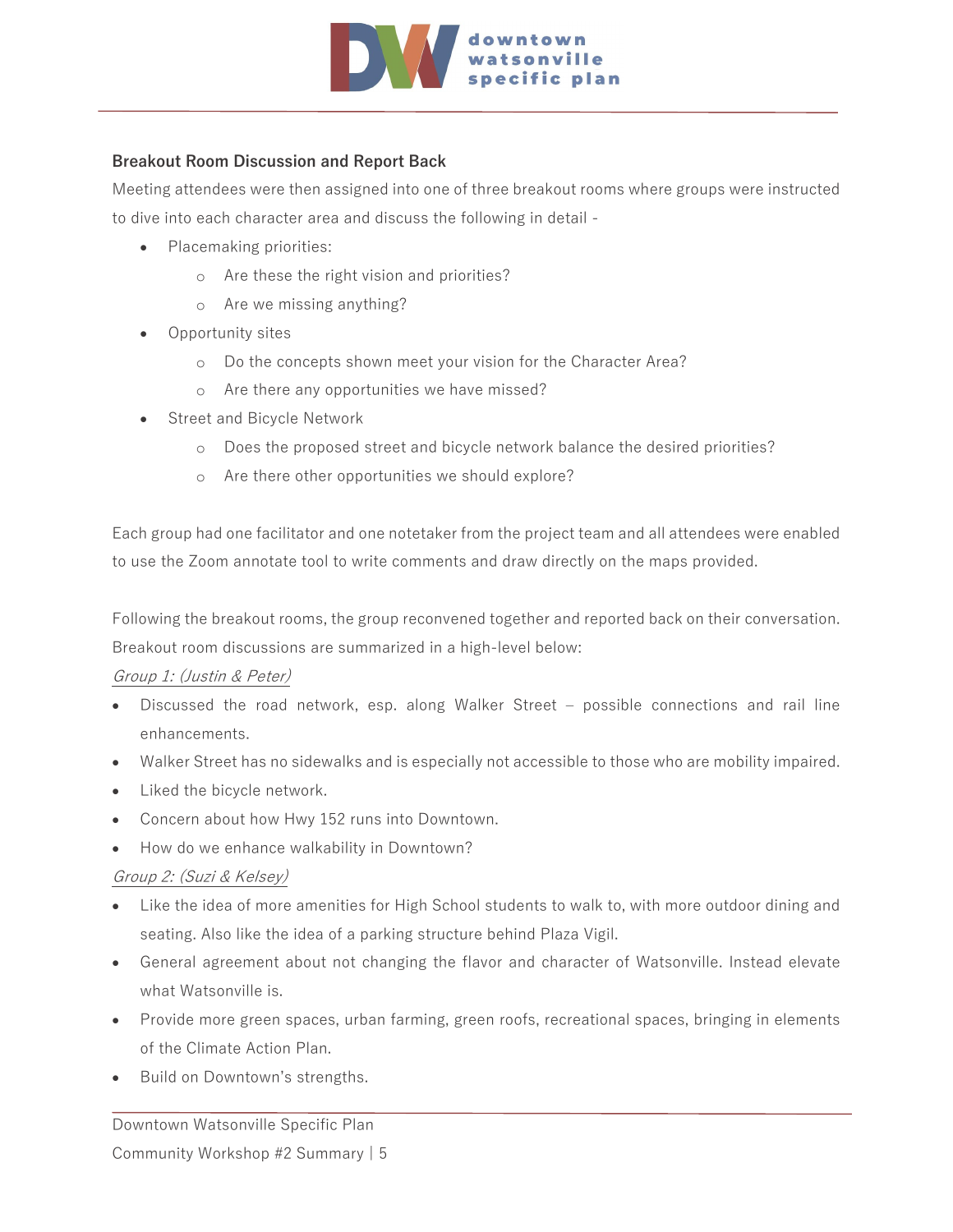

- Lot of discussion on bike safety, ensure bikeways in Downtown are as safe as possible.
- Celebrate and elevate Cabrillo and nonprofits in Downtown. They bring a fair amount of pedestrian traffic to Downtown.
- Build housing at all income levels both affordable and low income.
- Look at providing more parking paid and free.
- Do something with the Fox theater and Depot building.
- Watsonville ought to put out a call for creating a spectacular architecture specimen low-income housing on a transit-adjacent site.
- Create a nightlife area behind Plaza Vigil plaza area, dancing, etc. Build housing on the Post Office site.
- Keep the Bean!

#### Group 3:

- Support the Plaza as the heart and support it.
- Mid-block crossing to the Plaza Vigil bock is a good idea.
- Ensure there is new programming for current and new visitors, expand to other areas in Downtown such as Stroesser Alley and Romo Park.
- Collaborate with Recreation Dept.
- Extend pedestrian connections all the way to the hotels on Freedom and Main.
- Support and excitement for reduced travel lanes and make a destination where those want to eat, work and play.
- Enhanced opportunities for dining and other activity, new parklets dining, support for new businesses.
- Concerns about parklet safety can be done with bulb-outs, bollards, trees, etc.
- Help ease new business startup constraints, especially for restaurants.
- Make bike riding safer in Downtown.
- Ensure there is space for buses and other transit

#### Facebook Live Stream Comments:

- Hope the plan includes lots of lighting for everyone's safety.
- Need safety improvements on Rodriguez.
- Need to get all the power lines underground on Rodriguez Street and definitely more lighting is needed on Rodriguez as well.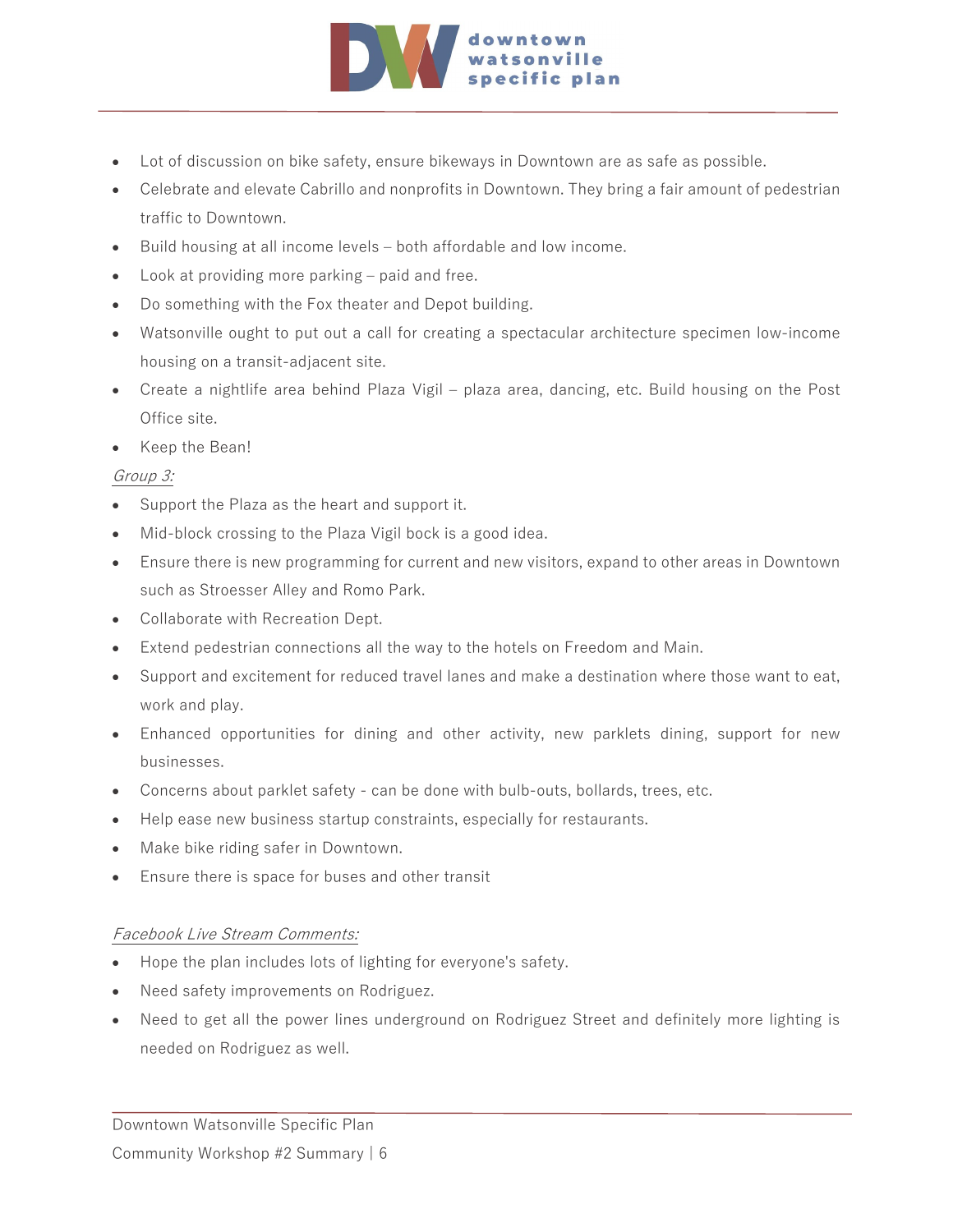

- Will this place be accessible to the public? Because there are a lot of homeless people that camp in that area at night.
- This would be good, but which current businesses will have the outdoor seating? There needs to be businesses that people will want to visit. Also, can the city provide a trail period for super small businesses like in Santa Cruz downtown is doing?
- Any improvements on Walker Street should start with changing the traffic speed limit
- Seems like a lot of focus is on Walker... which is an industrial space that would be overwhelmed with congestion, parking, etc.
- Suggest signs flashing lights cross walks.
- Kids walk from Second to Radcliff school. Instead of doing a market behind the train station why not make a parking for those are going to commute?
- One of the opportunity sites has an existing industrial business that make kitchen cabinets, etc.
- Plus, the restaurant across the street has been there for many years, is the City going to help them upgrade?
- Why bring another brewery we have George's liquor store across the street?
- What happened to Safe Streets project?
- My son crosses Walker Street to second street coming from Ceiba college prep and he tells me that he doesn't feel safe crossing.

#### **Community Survey**

Simran introduced the second community survey to attendees, encouraging all to participate and share with their networks. The survey is available in both English and Spanish and the links are featured at the end of this document.

#### **Raffle #2, Wrap-up, and Next Steps**

The second live raffle was conducted where winners received gift cards to local downtown businesses. Simran closed the meeting, offering next steps and what is expected to be covered that the next community meeting.

#### **Meeting Adjourned at 8:00 pm**